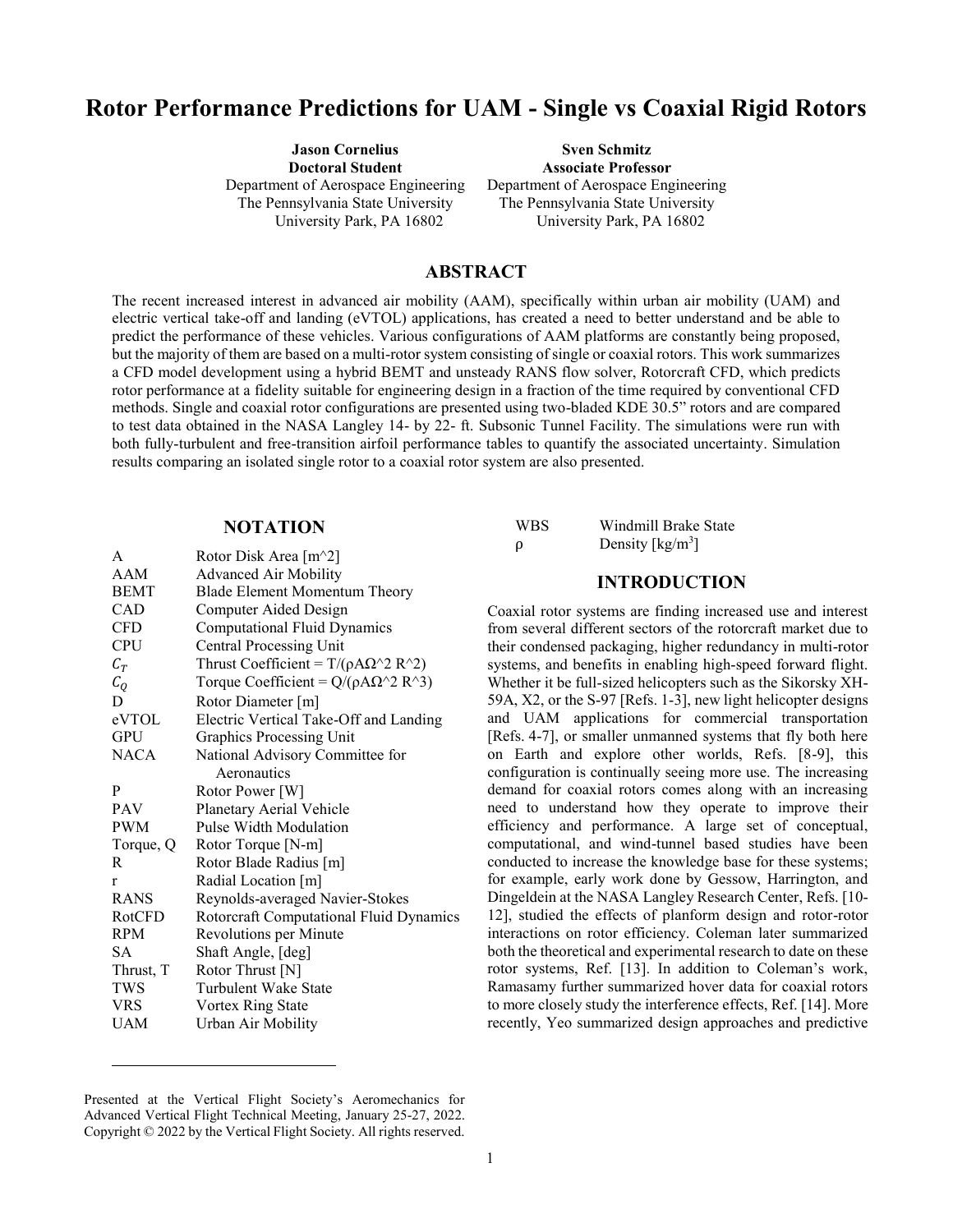capabilities of coaxial and compound helicopter configurations, Ref. [15].

The analyses presented throughout this work focus on a growing subset of fixed-pitch coaxial rotor systems, i.e. small-scale (less than 2 m diameter), stiff (1st flap frequency > 1.5/Rev), RPM-controlled (variable speed), and with large rotor separation (spacing  $> D/5$ ). This blade stiffness is higher, and rotor spacing larger, than typically analyzed for conventional helicopter design and can be representative of some eVTOL and UAM configurations. Much work has been carried out by Silva and Johnson, Refs. [16-20], to develop NASA reference vehicles to aid the recent increase in interest for developing these types of vehicles. Some of the NASA reference vehicles have designs more similar to conventional rotorcraft, but a few of the reference vehicles are similar to the configurations discussed in this work. Some previous studies have also focused on characterizing the rotor aerodynamic performance, rotor acoustic signatures, and rotor dynamics of these configurations, Refs. [6, 7, 8, 9, 21- 23]. New studies delving further into the analysis of these vehicles range topics covering comprehensive and CFD analyses, handling qualities, system design, hazard analysis, and wind-tunnel testing, Refs. [24-33]. Of particular interest to this work are recent studies in mid-air deployment and high rates of descent with these vehicles, Refs. [34-38]. One recent study also analyzed rotor phase control of multi-rotor configurations to reduce vibratory loading, Ref. [39]. It was found that controlling the individual rotor phase angles can be very effective at cancelling out, or at least reducing, vibratory loads at the aircraft center. Another recent study proposed methods to minimize vibratory loading of these vehicles, Ref. [40].

These multi-rotor systems are also being used for space exploration of other celestial bodies such as Mars and Titan. The successful flight of the Mars Ingenuity Helicopter in April 2021 marked the first flight of a heavier-than-air vehicle on another planet, Refs. [41-44]. Currently, the Dragonfly lander is planned to be the second helicopter sent into space following in Ingenuity's footsteps. These types of planetary aerial vehicles (PAVs) have been proposed several times over the previous two decades for scientific missions and exploration of various planetary bodies in our Solar System, Refs. [45-53]. Following the success of Ingenuity and the awarding of the NASA New Frontiers funding to Dragonfly, a surge of renewed interest has developed around the capabilities these vehicles bring to planetary science and exploration, Refs. [54-59].

The majority of these PAVs are based on distributed electric propulsion in multi-rotor configurations. This setup is very much in line with the previously discussed eVTOL and UAM movements. Thus, several applications, all based on a similar configuration, are drawing much attention and funding into the rotorcraft research community. This work will focus on the aerodynamic modeling and rotor performance prediction of a particular single and coaxial rotor configuration.

#### **MOTIVATION AND OBJECTIVES**

Efforts have been underway to develop and verify a coaxial rotor CFD model to predict rotor performance throughout various flight conditions and rotor flow states. Wind tunnel tests were conducted at the NASA Langley 14- by 22- ft. Subsonic Tunnel Facility to generate a set of experimental coaxial and single rotor performance data for the type of configuration previously mentioned, i.e. a small-scale, stiff, fixed-pitch, RPM-controlled, coaxial rotor with large interrotor spacing. The major developments of the CFD modeling approach for analyzing both single and coaxial rotors over a wide range of flight conditions are summarized. Recent studies quantifying airfoil performance table uncertainty are also presented. These efforts aim to document the progress to date and identify opportunities to further improve the modeling approach and methodology moving forward.

The objectives of this work are to:

- 1. Summarize major developments in an efficient CFD model for multi-rotor performance prediction.
- 2. Document the effects of using fully-turbulent (forced transition) versus free-transition airfoil tables on CFD rotor performance predictions.
- 3. Compare single versus coaxial rotor performance across a wide range of flight conditions.

#### **WIND TUNNEL TEST SETUP**

The experimental test setup of the coaxial rotor test stand is shown in the NASA Langley 14- by 22- ft. Subsonic Tunnel Facility in Figure 1 along with a schematic of the test stand in Figure 2, Ref. [60]. The motors and rotors are commercial off the shelf products and were procured from KDE, Ref. [61]. The method to control the rotors with a pulse width modulation (PWM) signal is referred to as throttle control, which is reported by KDE on a percent scale from 0% to 100%. Each throttle position roughly corresponds to a specific RPM, but the resulting RPM can be slightly different based on a given wind-tunnel test condition and the instantaneous torque on the motors. The throttle settings used in the windtunnel test were 25, 50, 75, and 90%, which loosely correspond to about 1600, 2880, 3900, and 4515 RPM depending on the rotor shaft angle. ATI load cells, Ref. [62], placed below each motor were used to record the three forces and three moments for each rotor versus time. Relevant parameters defining the basic coaxial rotor setup and operational conditions are included in Table 1.

#### **Table 1. Coaxial Rotor System Parameters**

| Variable, units (if applicable) | Value          |
|---------------------------------|----------------|
| Diameter $(D)$ , in             | 30.5           |
| Inter-rotor Spacing, in         | D/3            |
| <b>RPM</b> Range                | $~1600 - 4515$ |
| Cut-out Radius                  | 0.117 r/R      |
| Reynolds # Range at $25\%$ R    | $65k - 180k$   |
| Mach # Range at $25\%$ R        | $0.05 - 0.13$  |
| Reynolds # Range at $75\%$ R    | $162k - 441k$  |
| Mach # Range at $75\%$ R        | $0.15 - 0.40$  |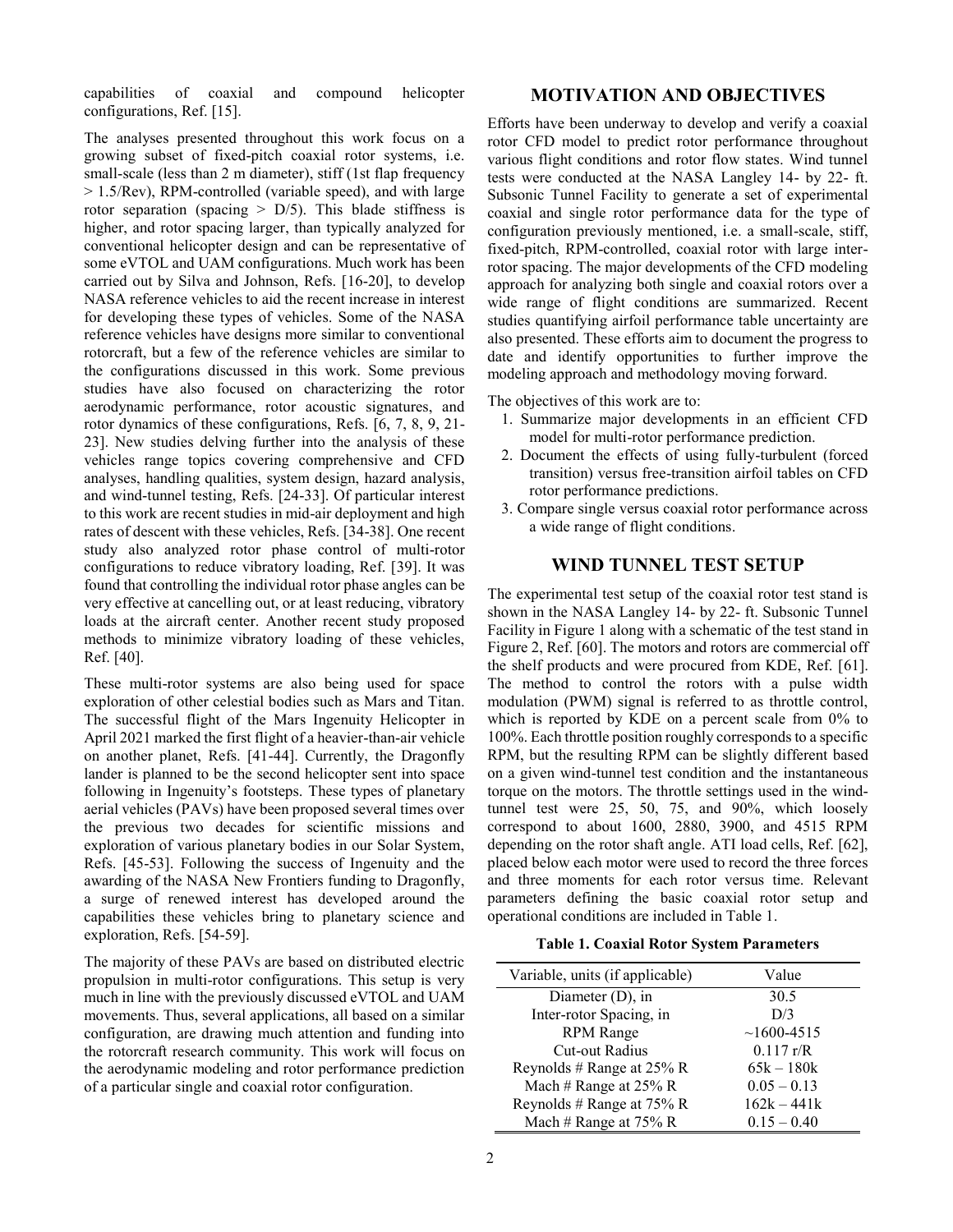One of the objectives of this work is to give a brief overview of the modeling advancements learned over the past two years. For a much more thorough description of the windtunnel test, the CFD model development, and the verification and uncertainty quantification procedures, however, the authors suggest the recently submitted manuscript, Ref. [60].



**Figure 1. Rotor Stand in NASA Langley 14- by 22-ft. Subsonic Tunnel Facility, Ref. [60].**



**Figure 2. KDE 30.5" Coaxial Rotor Schematic, Ref. [60].**

#### **COMPUTATIONAL METHODS**

The methods considered to analyze the aerodynamic performance of rotorcraft need to balance solution fidelity with computational cost. Several of these approaches are summarized in Figure 3 as reproduced from Cornelius et al., Ref. [63]. On one end of the spectrum are those methods that model the blades, which have simplifying assumptions enabling fast simulations. Examples of blade-modeled approaches are blade-element momentum theory and actuator-disk methods. These approaches are typically used for a preliminary design; however, if the airfoil characteristics are unknown, or in complex interactions, these modeling methods may not have sufficient fidelity to generate a detailed design. On the other end of the spectrum are blade-resolved approaches, which include blade-resolving CFD methods such as time-accurate Reynolds-averaged Navier-Stokes (RANS), Detached Eddy Simulation (DES), and other hybrid

approaches. These approaches are referred to as bladeresolved methods because they solve a form of the Navier-Stokes equations on the true rotor geometry. These highfidelity analysis methods directly accounting for the blade shape compute the rotor inflow at a much higher computational cost, which in some cases can have a solution time of several weeks. In the middle of the chart, is the Rotorcraft Computational Fluid Dynamics program (RotCFD), Refs. [64-65]. RotCFD is a hybrid approach that combines a blade-modeled description of the rotors with a CFD resolved inflow to achieve accuracy and computational demand suitable for engineering design.

The tool uses a hybrid blade-element momentum theory and unsteady RANS approach. RotCFD captures relevant aspects of the rotor system such as hub and fuselage effects, rotorrotor interactions, and the full rotor inflow and wake. Key information regarding the tool and prior verification efforts are provided in the reference section, Refs. [64-68].



**Figure 3. Computational Time vs. Model Fidelity for RotCFD and Other Conventional Approaches, Ref. [63].**

#### **GPU Computing with RotCFD**

The RotCFD program has the capability to exploit GPU computing. Running the CFD simulations on a GPU accelerated computer can reduce the simulation time from several days or weeks to a few hours. The RotCFD developers have previously documented this capability for a few test cases and available GPUs, Ref. [68]. This study has used two different GPU accelerators: an NVIDIA GTX 1060 (6 GB) and an NVIDIA RTX 3080-Ti. The workstation using the 3080-Ti, which is the fastest commercially available GPU at time of writing, and an AMD Threadripper 3960X 24-core CPU completes these coaxial rotor CFD simulations at 2.5 times the rate of an approximately 1500 processor computing cluster built within the Penn State Department of Aerospace Engineering circa 2016. This highlights the potential performance of a single GPU accelerated workstation. The computing architecture allows for large performance tables to be generated for various activities. One such activity is a lookup table of rotor performance used in flight controllers. RotCFD provides a suitable level of accuracy for the needs of this application while also having a low enough computational cost to complete 800 coaxial CFD simulations in one to two months.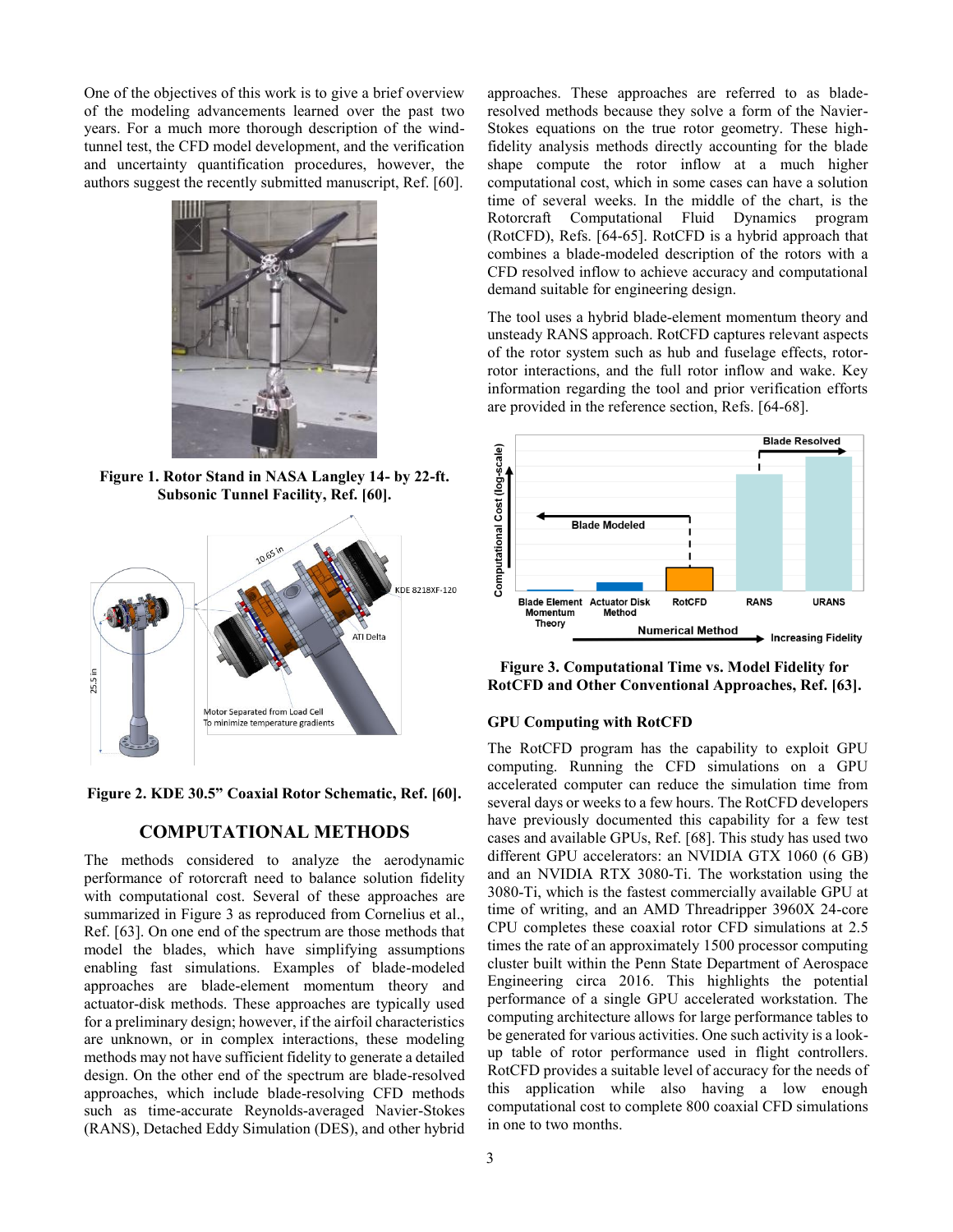#### **ROTCFD MODEL CREATION**

The development of the CFD model has recently been thoroughly documented and is currently under review for publication, Ref. [60]. A short summary of the key developments, however, will be briefly presented here. The first step in creating the CFD model was verification of the provided CAD rotor geometry using a Hexagon RS-6 laser scanner to create a point cloud of the manufactured blade. The point cloud and CAD model were compared using 3D systems Geomagic Control X inspection software. The maximum deviation was 0.9 mm and is depicted in Figure 4.b. Comparisons were also made between the scanned geometry cross-sections and the CAD model cross sections to verify the airfoil shapes along the blade radius. The scanned geometry confirmed the CAD model and the deviations were accepted as negligible.





The next step after verifying the CAD model geometry was to discretize the blade into radial stations based on the airfoil distribution and the variation of Reynolds number and Mach number with the radial location, r/R, following the approach by Koning et al., Ref. [69-70]. The airfoil tables are then implemented into the RotCFD program, along with the chord and twist distributions, to model the rotor with the blade element momentum theory (BEMT) method as described previously. Discretizing the rotor blade into stations is essential due to the high variations in the blade performance along the radius of the blade as well asradial changes in airfoil geometry. These variations are dependent on the local airfoil shape, the local Reynolds number, and the local Mach number. For small-scale rotors typical of UAM applications, such as the KDE rotor used in this study, the radial deviation in blade performance characteristics based on these factors can be quite significant. For example, the Reynolds number for this rotor ranges from below one hundred thousand near the root up to nearly five hundred thousand around the 75% span-wise location at the highest throttle setting used. The local Mach number range covers from less than 0.1 up to as high as 0.55. Although the blade tip Mach number can reach as high as 0.55, the inflow and wake velocities in the simulation remain below a Mach number of 0.25. The rotor blade discretization can be seen in Figure 5 and includes a total of ten stations. Five different airfoils were identified

along the radius and are referred to as airfoils 1-5 in the figure.



**Figure 5. KDE 30.5" Rotor Blade Discretization by Airfoil, Mach, and Reynolds Number, Ref. [60].**

A two-dimensional compressible CFD solver, C81 Generator, was used to create the airfoil performance tables for each radial station. The C81 program is a wrapper for the twodimensional, thin-layer RANS CFD solver, ARC2D, which was originally developed by the U.S. Army's Rotorcraft Group and is currently supported by Sukra Helitek, Inc., Ref [71]. C81 assumes fully-turbulent airfoil performance and an example grid for one airfoil cross section is depicted in Figure 6. For this study, a second set of lower-order free transition airfoil tables was also created with the MIT-XFOIL tool, Ref. [72], to quantify the uncertainty on the rotor performance predictions when using the different sets of airfoil performance tables. This also allows for a check on the C81 fully-turbulent assumption. Although the airfoil drag coefficient increases sharply with fully-turbulent assumed, the input uncertainty in predicted torque is small since the profile power, which is the portion affected by a drag coefficient increase, is roughly one fifth of this rotor's total power. The observed decrease in thrust also reduces the rotor induced power for a given RPM, so the predicted torque is almost unaffected by the fully-turbulent assumption as compared to that of the free-transition. Results comparing the experimental data to simulations using each set of airfoil performance tables will be presented.



**(a) Structured O-grid (b) Blunt Trailing Edge Figure 6. C81 Grid of a KDE Airfoil Section, Ref. [60].**

The C81 Generator simulations were run from an angle-ofattack of -20 through +20 degrees. NACA 0012 experimental data at the appropriate Reynolds number was used to fill in the other angles-of-attack from  $-180$  to  $+180$  deg as an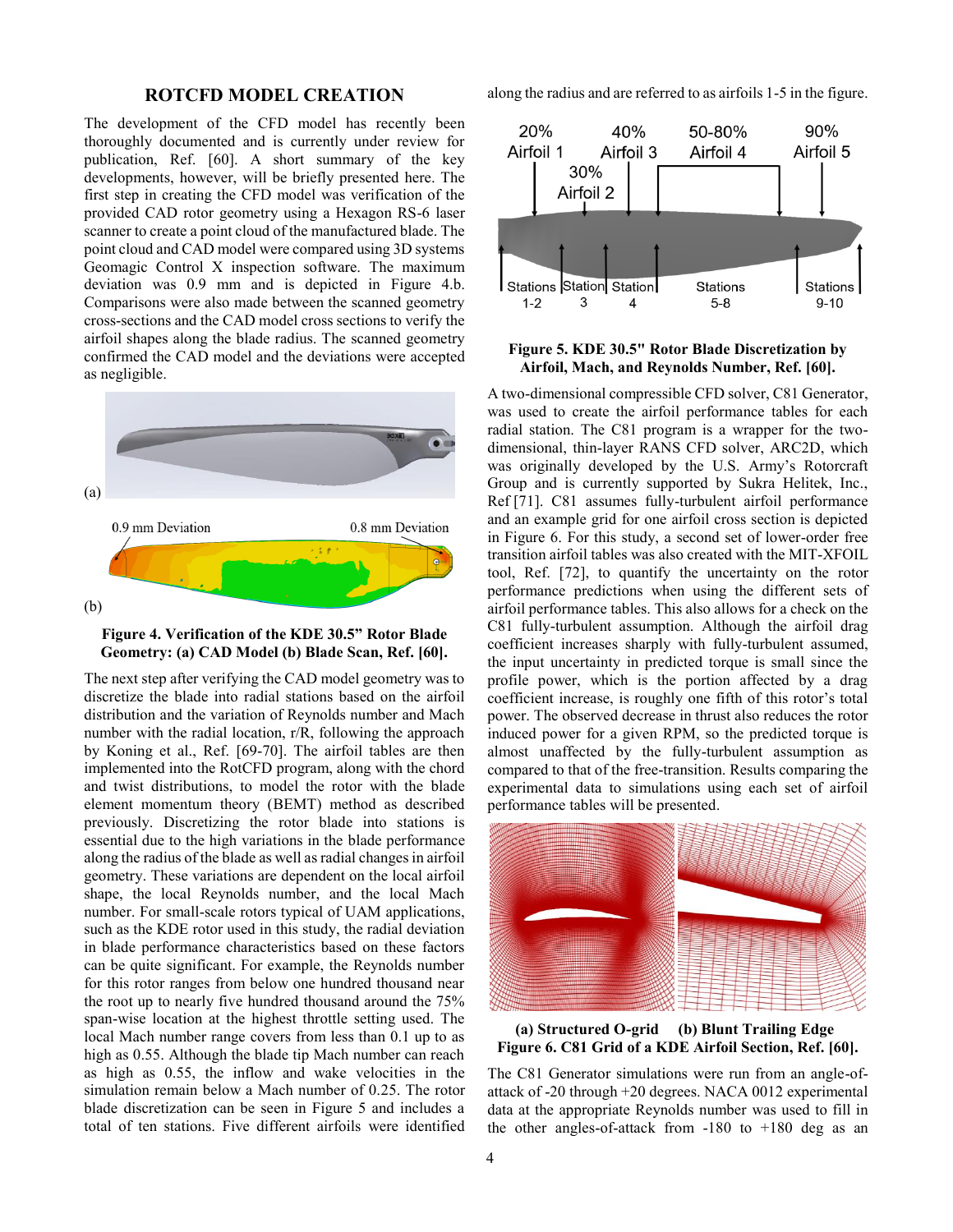approximation of airfoil performance beyond stall, where the airfoil performs practically as a flat plate, Ref. [73]. Blending the airfoil performance parameters from the C81 data to the NACA 0012 data was done using the Viterna-Corrigan correction, which is based on an empirical approach for extrapolating post-stall sectional airfoil performance based on flat-plate theory and the rotor dimensions, Refs. [74-75]. The correction was applied immediately after the predicted  $C_{l,max}$ value and then blended into the NACA 0012 experimental data. Accurately modeling the airfoil performance at the extreme values of around  $+/- 180$  degrees is important for capturing the proper aerodynamics in the reversed-flow region of the rotor in edge-wise flight. A good airfoil table input deck is also especially important for this work due to the descent conditions explored, such as the vortex ring state (VRS). The lift coefficient versus airfoil angle-of-attack (from -180 to +180 deg) for a sample blade station and rotor speed is depicted in Figure 7. For the free-transition airfoil tables, XFOIL was run from -10 deg through +10 deg angleof-attack. These values were then overwritten into the existing C81 tables. An example of the resulting free-transition airfoil performance versus the original fully-turbulent C81 data is presented in Figure 8. The free-transition airfoil performance exhibits the expected behavior of a steeper lift-curve slope approaching 2 pi. Comparisons of the drag coefficient vs angle-of-attack are also as expected for most conditions in the normal rotor operating range, which is to say that the freetransition airfoil tables have a lower predicted dragcoefficient. For some of the root sections at low RPM, however, i.e. low Reynolds number, the free-transition simulations predict boundary layer separation at a smaller angle-of-attack. This leads to the predicted free-transition drag coefficient being higher than the fully-turbulent prediction, which has the boundary layer still attached.

Key parameters that were used for the KDE 30.5" rotor were reported in Table 1. The chord and twist distributions that were obtained from the rotor CAD model, as well as the C81 tables that have just been discussed, were added as inputs to finish the rotor description. A front and side view of the RotCFD model are shown in Figure 9.a and 9.b, respectively.



**Figure 7. Lift Coefficient vs. Angle-of-Attack for Station 8, Re = 426k, M = 0.43, Ref. [60].**



**Figure 8. Free vs Forced Transition Airfoil Performance, Station 1, Re = 93k, M = 0.09.**



**Figure 9. Views of the RotCFD Model, Ref. [60].**

With the rotor description completed, the coaxial rotor model was built. The sting arm and hub regions from Figure 1 are also visible in Figure 8. A rough approximation of this geometry was determined to be helpful in accounting for the interactional aerodynamics present in the wind-tunnel experiment. A grid refinement study was carefully performed that also considered several different approximations of the hub and sting geometry to strike a balance between gridding resolution and computational time per simulation. The final geometry and grid yielded good comparisons with the experimental data while maintaining an acceptable computation time. The grid has approximately 350,000 cells, which is quite small. This is one of the largest advantages of the RotCFD hybrid blade-modeled approach: the flow physics relevant for rotor performance predictions can be accurately modeled without resolving the boundary-layer aerodynamics as is done in conventional blade-resolved CFD.

#### **SINGLE ROTOR RESULTS**

The experimental data were measured at 5 kHz. To obtain rotor performance values to compare with the CFD, a moving average approach was used. Post-processing of the data revealed an increasing experimental uncertainty in descent conditions with the maximum in axial-descent. After the rotor thrust and torque were post-processed, they were overlaid with the CFD results as a function of both rotor shaft angle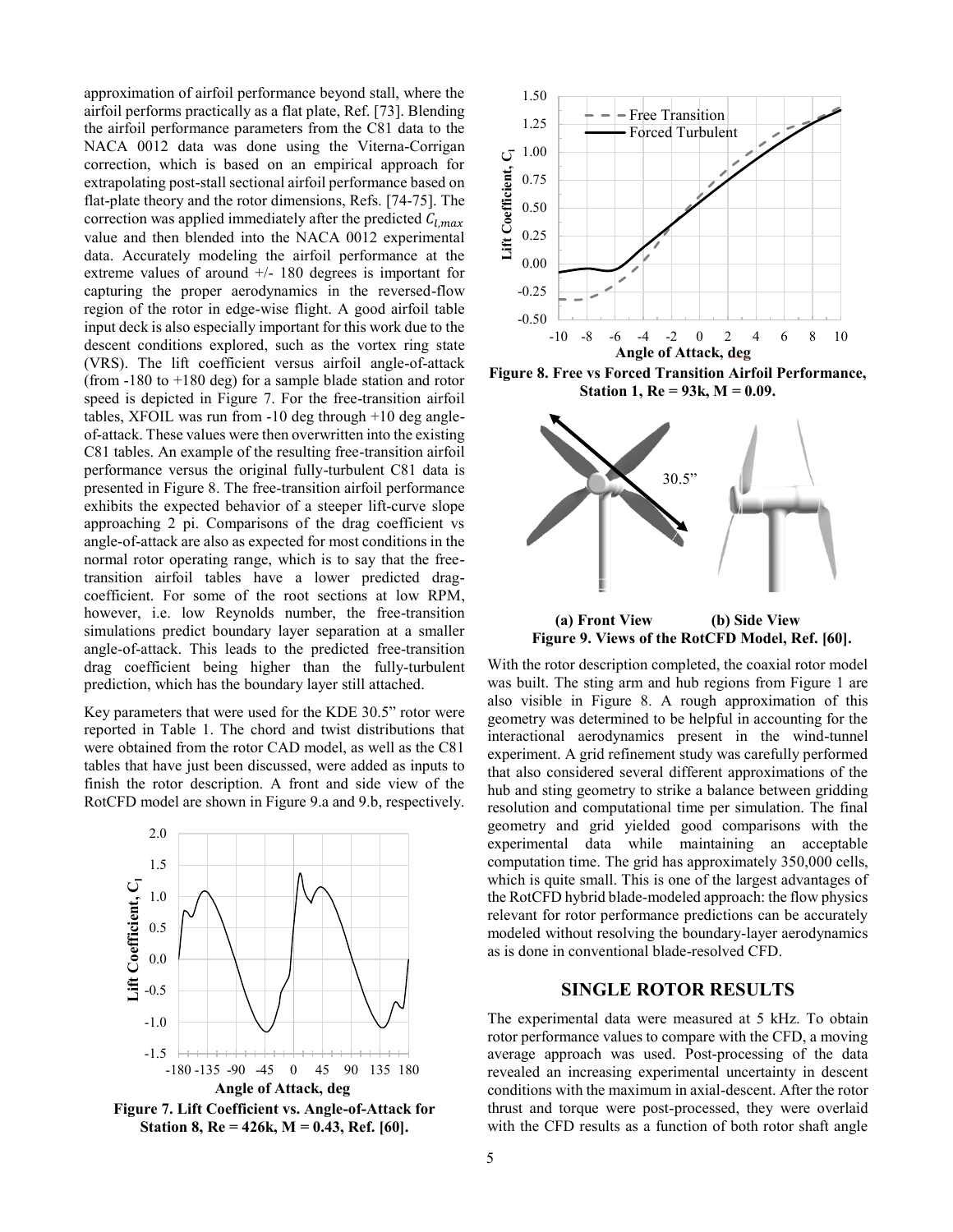and throttle setting. Shaft angle, SA, is defined as the angle between the free-stream wind-tunnel velocity and the coaxial rotor system, see Figure 10. A red dot is placed on the upper rotor of the coaxial configuration. For single rotor experimental runs and CFD simulations, the lower rotor was removed.



**Figure 10. Shaft Angle Definition, Ref. [60]. (a) Axial Climb (SA = -90 deg) (b) Edgewise (SA = 0 deg) (c) Axial Descent (SA = +90 deg)**

#### **Single Rotor: Free- vs Fully-Turbulent Airfoil Tables**

Results are presented comparing the single rotor performance of the experimental data with both the free-transition and fully-turbulent airfoil performance tables. Figures 11-12 depict the thrust and torque comparisons, respectively, for a wind-tunnel velocity of 3.81 m/s. Figures 13-14 plot the same information, but for 7.62 m/s. Three throttle conditions are included on each chart, those are the 25, 50, and 75% throttle settings that loosely correspond to about 1600, 2880, and 3900 RPM depending on the shaft angle. The charts represent 36 experimental test conditions and 72 CFD simulations of the single rotor configuration. For most cases, the fullyturbulent airfoil performance tables provide better correlation with the experimental thrust data. Results for the torque comparisons are less consistent in trend, which indicates that the impact on torque of the decreased drag coefficient for the free-transition airfoil tables is negated by the increase in rotor thrust associated with the steeper lift-curve slope seen in Figure 8. Since thrust is thus the more sensitive parameter, the fully-turbulent C81 airfoil performance tables are deemed the better fit to the experimental data and the better representation of the flow physics.



**Figure 11. Single Rotor Thrust, Free- vs Fully-Turbulent Airfoil Tables, V = 3.81 m/s**

This result could be counter-intuitive since the low Reynolds numbers would suggest some portion of the airfoil chord to be experiencing laminar flow. The complex flow conditions, however, of this small-scale, high tip-speed rotor system could be responsible for early transition and one explanation as to why the fully-turbulent airfoil performance tables correlate better with the experimental data than the freetransition tables.



**Figure 12. Single Rotor Torque, Free- vs Fully-Turbulent Airfoil Tables, V = 3.81 m/s.**



**Figure 13. Single Rotor Thrust, Free- vs Fully-Turbulent Airfoil Tables, V = 7.62 m/s.**

Of special note when viewing these charts is that the experimental uncertainty values increase when moving to the higher shaft angles, which are representative of descent conditions. The uncertainty values are very well documented in Ref. [60], but the primary conclusion is that the complex flowfields of vortex ring state (VRS), turbulent wake state (TWS), and the windmill brake state (WBS) create challenging test conditions in the wind tunnel. Still, the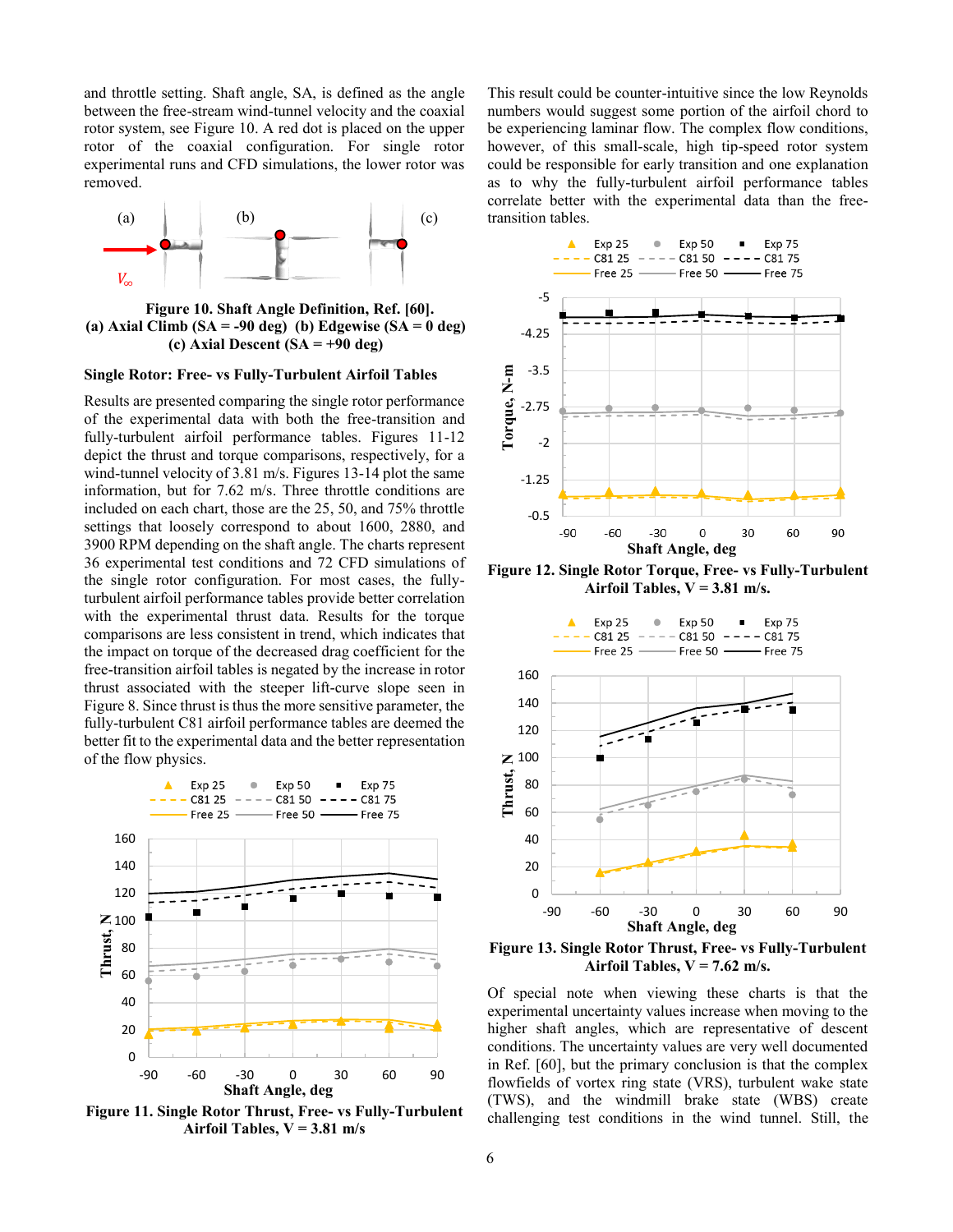average deltas  $((CFD - EXP)/EXP)$  are within 4% for both thrust and torque. Table 2 further summarizes the deltas of the simulations to the experimental data by flight condition. For the C81 airfoil tables, climb conditions have the largest thrust discrepancy at 6% (over-predicted) and the descent conditions have the largest torque discrepancies at -5.5% (underpredicted). The average torque delta of the free-transition model is lower, but the corresponding average thrust delta is much higher at 9.5%. In this work, thrust is typically deemed the more important parameter for which to reduce prediction uncertainty.



**Figure 14. Single Rotor Torque, Free- vs Fully-Turbulent Airfoil Tables, V = 7.62 m/s.**

**Table 2. Single Rotor Comparisons to Experimental Data for C81 (Fully-Turbulent) and Free (Free-Transition) Airfoil Performance Tables.**

| <b>Flight Condition</b> | C81     | C81      | Free   | Free     |
|-------------------------|---------|----------|--------|----------|
|                         | Thrust  | Torque   | Thrust | Torque   |
| Total                   | 3.6%    | $-3.9\%$ | 9.5%   | $-0.5\%$ |
| Climb                   | 6%      | $-3.5\%$ | 12.6%  | $-0.2\%$ |
| Edgewise                | $2.2\%$ | $-0.8\%$ | 7.6%   | 2.7%     |
| Descent                 | 18%     | $-5.5\%$ | $71\%$ | $-1.9\%$ |

### **COAXIAL ROTOR RESULTS**

This section begins with a similar analysis comparing rotor performance predictions of the coaxial rotor system to experimental data when using free-transition versus fullyturbulent airfoil tables. Simulation results are then presented that compare the rotor performance predictions of the single rotor model to both the upper and lower rotors of the coaxial model versus shaft angle.

#### **Coaxial Rotor: Free- vs Fully-Turbulent Airfoil Tables**

A similar analysis comparing the CFD rotor performance predictions, using both free-transition and fully-turbulent airfoil tables, to the experimental data was conducted. The results are reported in Figures 15-16 for the upper and lower rotor thrust, respectively, and Figures 17-18 for the upper and lower rotor torque, respectively. These data for the coaxial rotor system are at a wind-tunnel velocity of 6.1 m/s, compared to the single rotor cases at 3.81 and 7.62 m/s. Only simulations of the 25% and 75% throttle conditions were completed, and are depicted in the figures along with the corresponding experimental data.

For the coaxial rotor thrust in Figures 15-16, the trends of free-transition versus fully-turbulent simulations are the same as for the single rotor cases. The free-transition airfoil performance tables still have the same higher lift-curve slopes, which results in a higher thrust coefficient and thrust value for all other settings held constant. This is explained by the relationship between thrust coefficient and average rotor lift coefficient. Of special interest in Figure 16 is the reversal of the trends for C81 25 versus Free 25 in a high rate of descent, i.e.  $SA = +45$  to  $+90$ . At the low Reynolds numbers associated with this rotor, a fully-turbulent assumption keeps the boundary layer attached to the airfoil until higher anglesof-attack as compared to the free-transition performance. This combination of low rotor speed and high rate of descent, along with the observed reversal in the trend of predicted thrust, indicates the lower rotor is approaching stall in this region, and thus the free-transition airfoil tables would have a lower airfoil lift coefficient. Comparing this to the upper rotor in Figure 15 at the same conditions, the same phenomenon does not appear to be present. This highlights the vortex ring state (VRS) shielding phenomenon of the upper rotor by the lower rotor, which has been observed in past studies of similar coaxial rotor systems, Refs. [34, 36, 60]. One of those past works observed similar features in higher-fidelity bladeresolved CFD of a coaxial rotor system. Basically, the lower rotor of a coaxial rotor system delays the onset of VRS conditions for the upper rotor to higher rates of descent. This will be discussed again later.



**Figure 15. Coaxial Rotor Thrust (Upper), Free- vs Fully-Turbulent Airfoil Tables, V = 6.1 m/s.**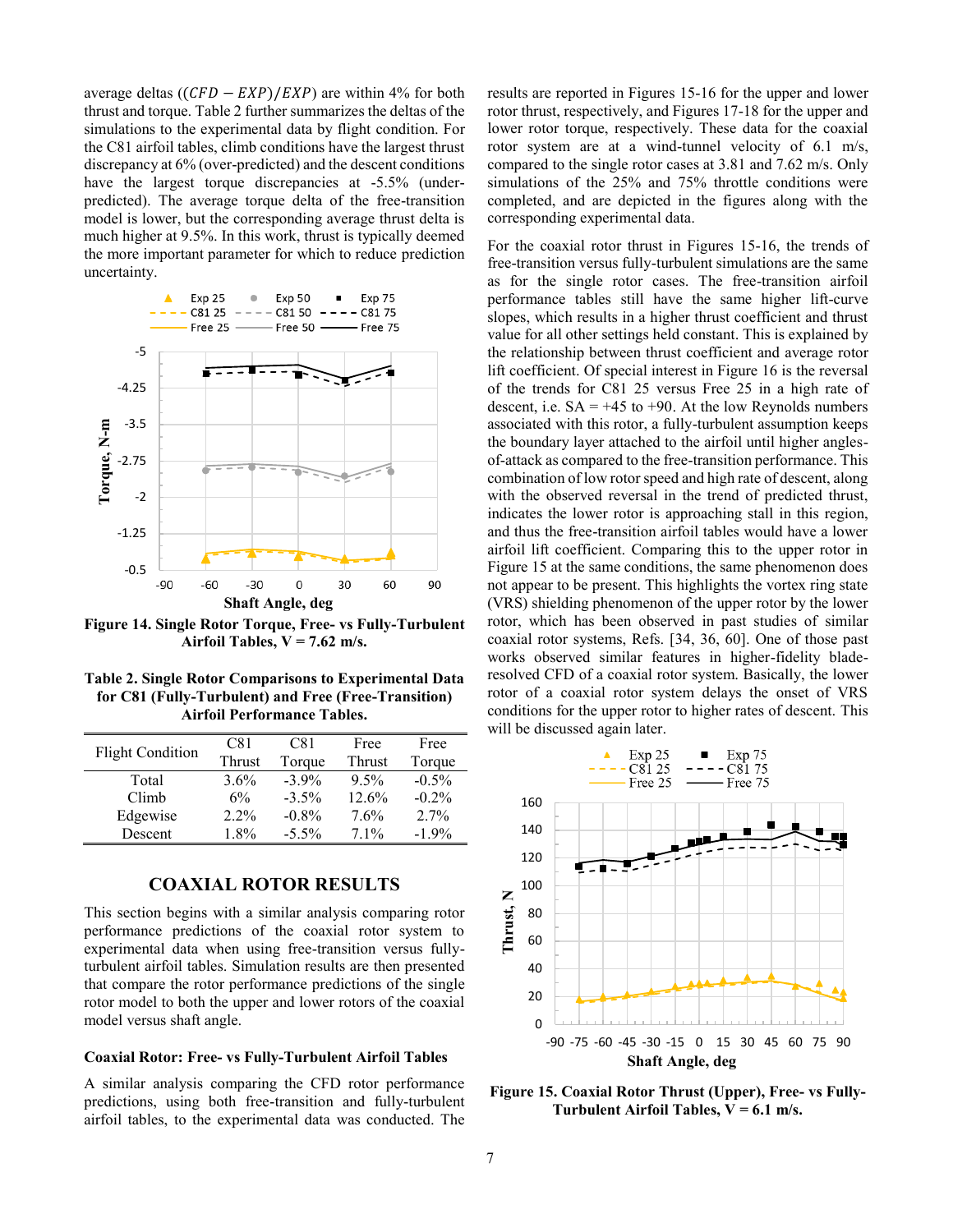

**Figure 16. Coaxial Rotor Thrust (Lower), Free- vs Fully-Turbulent Airfoil Tables, V = 6.1 m/s.**

The comparisons of predicted torque to the experimental data are in Figures 17 and 18. The trends are again consistent with the single rotor analyses in that the free-transition simulations predict an overall higher magnitude of rotor torque. Again, this is due to the fact that the free-transition simulations are producing more thrust (prior to stall in high shaft angle descent conditions), which results in higher induced power (hence torque) and drives the result. The relative deltas  $((CFD - EXP)/EXP)$  between simulation and experimental results for the upper and lower rotors are reported in Tables 3 and 4, respectively. In general, the upper rotor thrust is underpredicted by the fully-turbulent airfoil tables, and the lower rotor thrust is over-predicted. The free-transition values have similar trends, but the under-prediction of the upper rotor thrust is slightly decreased and the over-prediction of the lower rotor thrust is increased. The torque predictions for all simulations are over-predicted, with the fully-turbulent predictions consistently providing a better correlation to the experimental data.

**Table 3. Coaxial Rotor Comparisons (Upper) to Experimental Data for C81 (Fully-Turbulent) and Free (Free-Transition) Airfoil Performance Tables.**

| <b>Flight Condition</b> | C81      | C81     | Free     | Free   |
|-------------------------|----------|---------|----------|--------|
|                         | Thrust   | Torque  | Thrust   | Torque |
| Total                   | $-6.5\%$ | 2.6%    | $-4.5\%$ | 6.5%   |
| Climb                   | $-5.4\%$ | $0.5\%$ | $-2.3\%$ | 3.8%   |
| Edgewise                | $-6.9\%$ | 2.6%    | $-3.3\%$ | 9.6%   |
| Descent                 | $-6.4\%$ | $3.6\%$ | $-72%$   | 7.8%   |

Given the strong correlation of the single rotor experimental data with the fully-turbulent simulations, it is interesting, though not completely unexpected, to observe larger deltas in the coaxial comparisons. The rotor flow state is much more complex, and likely leads to the additional discrepancies. It appears the lower rotor may be inducing a stronger than realistic inflow at the upper rotor that acts to reduce the upper rotor predicted thrust in Figure 15. Also, the upper rotor wake that convects into the lower rotor appears to be too weak, which makes sense since the upper rotor thrust is underpredicted. Hence the lower rotor thrust is over-predicted (see Figure 16).



**Figure 17. Coaxial Rotor Torque (Upper), Free- vs Fully-Turbulent Airfoil Tables, V = 6.1 m/s.**



**Figure 18. Coaxial Rotor Torque (Lower), Free- vs Fully Turbulent Airfoil Tables, V = 6.1 m/s.**

**Table 4. Coaxial Rotor Comparisons (Lower) to Experimental Data for C81 (Fully-Turbulent) and Free (Free-Transition) Airfoil Performance Tables.**

|                         | C81           | C81     | Free          | Free     |
|-------------------------|---------------|---------|---------------|----------|
| <b>Flight Condition</b> | <b>Thrust</b> | Torque  | <b>Thrust</b> | Torque   |
| Total                   | 14.8%         | $6.7\%$ | $15.5\%$      | $97\%$   |
| Climb                   | $16.1\%$      | $5.5\%$ | 21.2%         | $11.1\%$ |
| Edgewise                | 11.0%         | 7.6%    | 13.5%         | 13.7%    |
| Descent                 | $16.9\%$      | 69%     | $12.2\%$      | 8.5%     |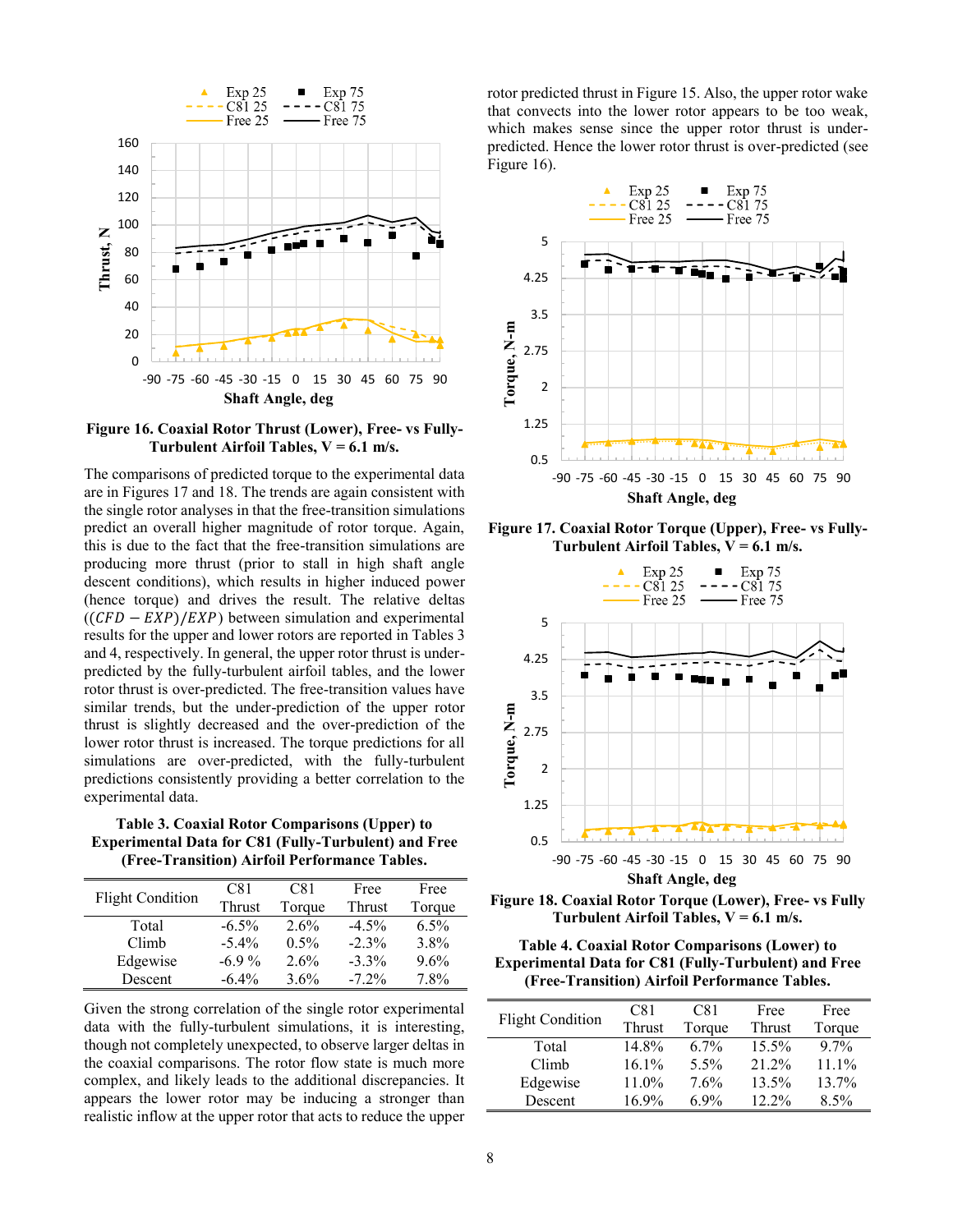Comparisons of the total coaxial rotor thrust were also made and are reported in Figure 19, with the deltas summarized in Table 5. The average coaxial rotor thrust delta is 1.4% across all conditions for the fully-turbulent simulations, which is more in line with the single rotor results. This is an outcome of the discrepancies for both the upper and lower rotor thrust predictions cancelling out in a fortuitous way. The coaxial rotor power is also in better agreement for the fully-turbulent simulations, which solidifies the C81 model as the better fit.



**Figure 19. Combined Coaxial Rotor Thrust, Free- vs Fully-Turbulent Airfoil Tables, V = 6.1 m/s.**

**Table 5. Combined Coaxial Rotor Thrust Comparisons to Experimental Data for C81 (Fully-Turbulent) and Free (Free-Transition) Airfoil Performance Tables.**

| <b>Flight Condition</b> | C81 Thrust | Free Thrust |
|-------------------------|------------|-------------|
| Total                   | $1.4\%$    | $3.0\%$     |
| Climb                   | 2.3%       | $7.4\%$     |
| Edgewise                | $0.0\%$    | 3.5%        |
| Descent                 | $2.0\%$    | $0.4\%$     |

#### **Single vs Coaxial Rotor: Fully-Turbulent Airfoil Tables**

Since the previously reported single rotor and coaxial rotor test conditions were unfortunately not acquired at the same wind-tunnel speeds, the results are best non-dimensionalized in order to compare between the two configurations. The single rotor test conditions were conducted as a subset of the test matrix after the full coaxial rotor test matrix was completed. Additionally, the throttle settings each had different results due to the changing proportion of rotor thrust as compared to the energy in the oncoming flow. Within each throttle grouping, the method of controlling rotor speed with throttle also leads to some deviation in the rotor RPM as a function of the wind-tunnel test condition. Nondimensionalizing the thrust coefficients further helps to remove these discrepancies. Here the comparisons are shown as a function of shaft angle to highlight the differences based on flight condition, i.e. climb, edgewise flight, and descent.

Figure 20 depicts the predicted single and coaxial rotor thrust coefficients at the 75% throttle setting, plotted against shaft angle. The predictions are from the RotCFD models with the fully-turbulent airfoil performance tables, which are used for the remainder of this discussion. Of special interest is that the single rotor data closely approximates the upper rotor performance of the coaxial rotor system. In forward flight conditions  $(SA = -30 \text{ to } 0 \text{ deg})$ , this could be expected with some small discrepancy due to the presence of the lower rotor beneath the upper rotor, but in these conditions the rotor-rotor interaction is small and the upper rotor in the coaxial configuration mostly encounters undisturbed inflow. For steep climb conditions  $(SA = -90 \text{ to } -45 \text{ deg})$ , the single rotor predicted thrust coefficient is a bit higher than the coaxial upper rotor. This is likely due to the fact that in a climb condition, the wake skew angle is small and the rotor-rotor interaction is high. Thus, the upper rotor in these conditions is affected by the presence of the lower rotor.

What is more interesting, however, is this comparison for other flight conditions such as descent, which corresponds to shaft angles of  $+5$  deg and greater, with axial descent at  $+90$ deg. Beyond +30 deg, which is the start of the 'high rate of descent' region, the upper rotor is influenced much more by the presence of the lower rotor. Depending on the particular throttle setting and flight speed, the lower rotor can exhibit blockage effects on the upper rotor and lead to large rotorrotor interactions that affect each rotor's performance. For the 75% throttle condition of Figure 20, however, the ratio of induced velocity to flight speed is large enough that even the descent conditions do not cause abrupt shifts in the thrust coefficient. For this particular case, the single rotor performance is still a good predictor of the coaxial rotor's upper rotor performance even in descent conditions.

- C81 Coax Lower 75



 $- - -$ C81 SR 75 - - - C81 Coax Upper 75 -

**Figure 20. Single and Coaxial Rotor Thrust Coefficient vs Shaft Angle, 75% Throttle.**

The same information for the 25% throttle setting is presented in Figure 21. The lower induced velocity at the same windtunnel speeds result in the rotor performance being affected much more by the oncoming wind-tunnel flow. The degree to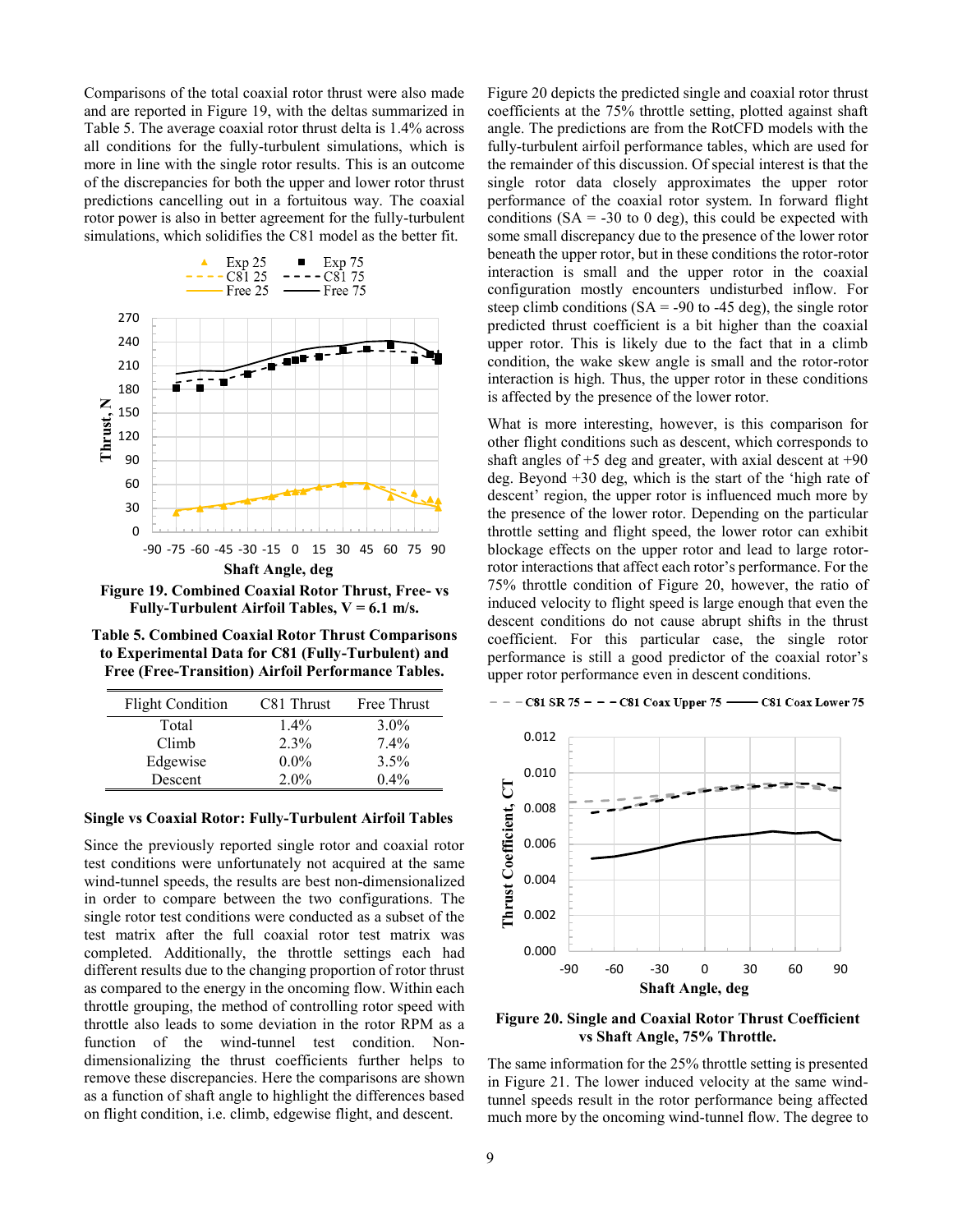which the flow affects the rotor performance is a function of the rotor shaft angle, which determines the individual rotor wake skew angle and the magnitude of the wind-tunnel flow velocity normal to the rotor disk. In climb conditions  $(SA =$ -90 to -30 deg), the flow normal to the rotor disk acts to reduce the thrust coefficient for all cases. For forward flight and edgewise cases  $(SA = -15$  to 0 deg), the oncoming windtunnel velocity is clearing the upper rotor wake from the lower rotor, i.e. a large wake-skew angle. As descent conditions are approached (SA =  $+15$  to  $+45$  deg), the rotors begin to be affected by VRS conditions. Of special note is that the lower rotor in Figure 21 is highly affected by VRS conditions in this region, while the upper rotor VRS effects are delayed to a higher shaft angle, which can be thought of as a higher rate of descent if considering flow normal to the rotor disk. At still higher shaft angles approaching axial descent  $(SA = 60 \text{ to } 90$ deg), the lower rotor thrust coefficient begins again trending upward, signifying a crossover to the turbulent wake state or windmill brake state conditions and stalled rotor performance.

The single rotor performance initially tracks closely with the upper rotor of the coaxial configuration. At higher shaft angles, however, the two start to differ. For this particular combination of wind-tunnel velocity and throttle setting, the single rotor achieves a higher thrust coefficient in the early stages of descent ( $SA = 0$  to  $+30$  deg), which can be attributed to the fact that there is no lower rotor shielding it from the oncoming flow. As the shaft angle increases, which again can be thought of as higher rates of descent for a fixed speed, the thrust coefficient changes trend at +30 deg. This indicates the onset of the VRS effects at a lower shaft angle, or lower rate of descent, as compared to the upper rotor of the coaxial configuration with a notable change in trend at  $+60$  deg.



#### $- - -$ C81 SR 25 - - - C81 Coax Upper 25 -- C81 Coax Lower 25

**Figure 21. Single and Coaxial Rotor Thrust Coefficient vs Shaft Angle, 25% Throttle.**

#### **CONCLUSIONS**

This paper presented an introductory analysis of single versus coaxial rotor performance predictions and performance based on RotCFD computations and available data.

The objectives of this work were to:

- 1. Summarize major developments in an efficient CFD model for multi-rotor performance prediction.
- 2. Document the effects of using fully-turbulent (forced transition) versus free-transition airfoil tables on CFD rotor performance predictions.
- 3. Compare single versus coaxial rotor thrust across a wide range of flight conditions.

Discussion on the first objective presented the RotCFD model development and best practices used for predicting both single and coaxial rotor performance. A brief background of the CFD tool was also provided to place it in context with other common rotor performance prediction approaches. A brief description of the tool's advantages with respect to GPU accelerated computing was also provided.

To meet the second objective, RotCFD simulations for both the single and coaxial rotor models were carefully conducted using two different sets of airfoil performance tables. The first set of tables was generated with the C81 Generator tool, which is a two-dimensional thin-layer RANS flow solver used to generate fully-turbulent airfoil performance. The process of building complete airfoil performance tables that range from -180 deg to +180 deg angle-of-attack was also discussed. These tables use NACA 0012 experimental data beyond stall, where the airfoil performance approximates that of a flat plate. The C81 data was blended into the NACA 0012 data using the Viterna-Corrigan correction, which is an approximation based on the rotor geometry. The second set of airfoil performance tables used a free-transition assumption from -10 deg to +10 deg angle-of-attack, and were generated using MIT-XFOIL. The CFD data were then compared to experimentally obtained wind tunnel data from the NASA Langley 14- by 22- ft. Subsonic Tunnel Facility. For the single rotor cases, the average total thrust and torque discrepancies between the experimental data and the CFD simulations using the fully-turbulent airfoil performance tables was less than 4%. It was found that the impact on torque of the decreased drag coefficient for the free-transition airfoil tables is negated by the increase in rotor thrust from the steeper lift-curve slope at these operating Reynolds numbers.

For the coaxial rotor simulations, the torque was found to be over-predicted for all simulations, and the fully-turbulent airfoil tables gave a better correlation to the experimental data. The thrust comparisons were a bit more complex. For the fully-turbulent airfoil table simulations, the upper rotor thrust was under-predicted and the lower rotor thrust was over-predicted. The combined coaxial rotor thrust, however, was very well predicted. The free-transition airfoil table simulations led to higher values of thrust, in general, and thus slightly improved the upper rotor correlation but worsened the lower rotor results. The average coaxial rotor thrust and torque comparisons using the fully-turbulent airfoil tables were within 1.4% and 3% of the experimental values, respectively.

The last objective of this work was to compare single versus coaxial rotor performance across a wide range of flight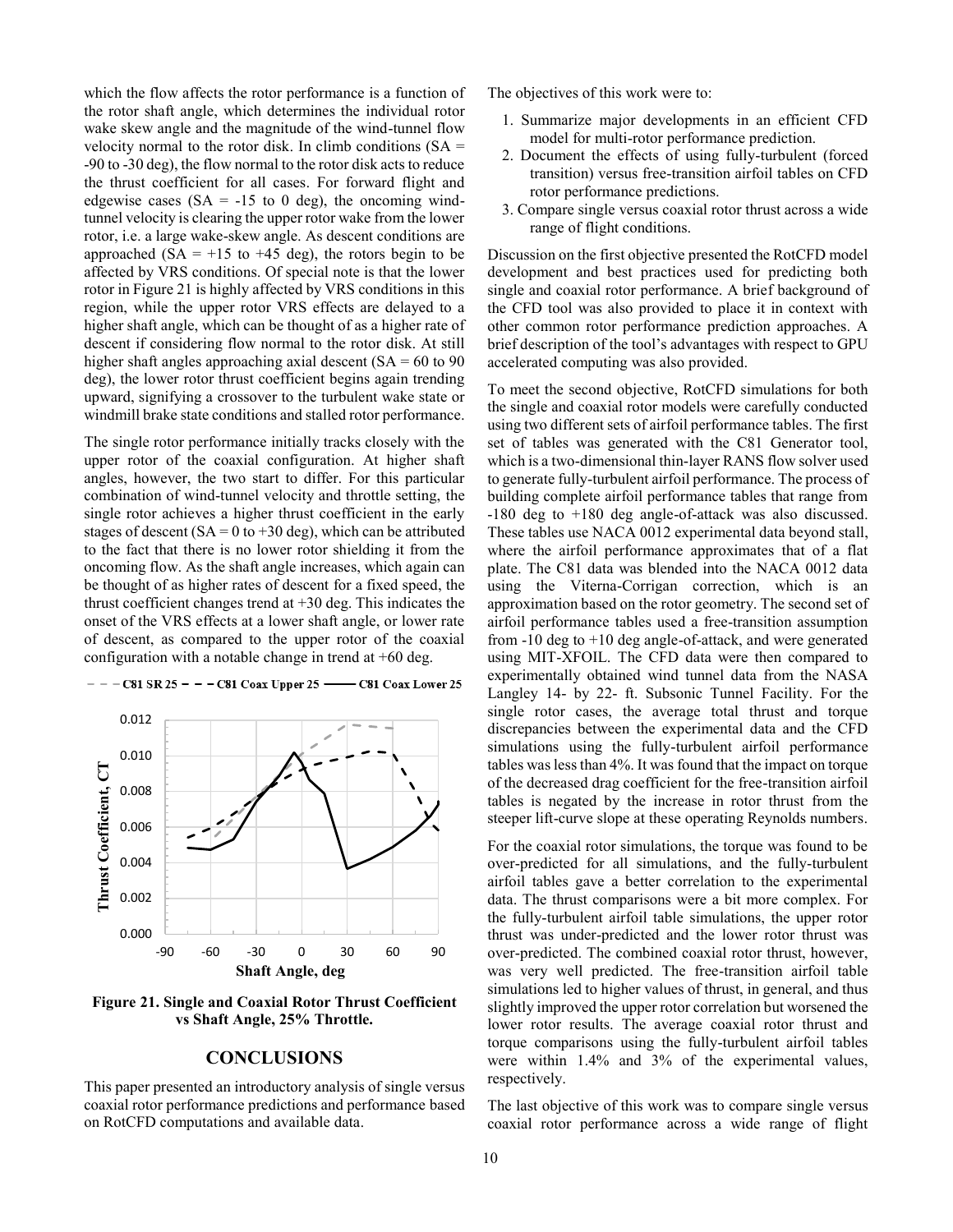conditions. In this work, that is interpreted as axial-climb (SA  $=$  -90 deg), through edgewise flight (SA  $=$  0 deg), to axialdescent  $(SA = +90 \text{ deg})$ . Comparisons were made between the single and coaxial rotor models using the fully-turbulent airfoil performance tables. From results on the individual rotor thrust coefficient, it was observed that the single rotor can be a good approximation of the upper rotor performance in a coaxial rotor configuration with notable rotor spacing as presented in this work and considered for some UAM applications. This can be true across most flight conditions if the rotor induced velocity is large compared to the flight speed. For larger flight speeds, on the other hand, there are regions where the behavior changes. Results at the 25% throttle setting showed that all rotors behave similarly in forward flight where the rotor-rotor interaction is small due to the large rotor spacing and large wake skew angle. For descent conditions  $(SA = 0$  deg and higher), however, the individual rotor performance can greatly differ. The onset of VRS conditions, for example, was delayed to a higher shaft angle for the upper rotor. A higher shaft angle can also be thought of as a higher rate of descent, or velocity normal to the rotor disk, for a shaft angle sweep at constant wind-tunnel speed. These observations agree with past studies that observed similar features.

This work provided further verification for the single and coaxial rotor RotCFD models developed. The correlations with experimental data appear to be better when using the fully-turbulent airfoil performance tables for this particular rotor and operating conditions. Further investigation is required to resolve the slightly larger discrepancies in the individual upper and lower rotor thrust values as compared to the experimental data. Still, the coaxial rotor thrust and torque values showed an average agreement within 1.4% and 3% respectively.

Author contact: Jason K. Cornelius joc5693@psu.edu

#### **ACKNOWLEDGMENTS**

This research effort is funded through the NASA New Frontiers Program. The authors would like to extend their gratitude to William Polzin and Rs Nappinnai of Sukra Helitek Incorporated for their continued support as well as the late Dr. Ganesh Rajagopalan for his contributions enabling increased access to the CFD analysis tool used in this work. Additionally, the authors would like to thank Witold Koning, Larry Young, Ethan Romander, and Dr. William Warmbrodt of the NASA Ames Research Center for their guidance. Lastly, a big thank you to Kirk Heller and Ben Enders at Penn State University for their assistance in developing high performance GPU computing capabilities used in this work.

#### **REFERENCES**

1. Cheney, M. C., "The ABC Helicopter," AIAA Paper No. 69-217, AIAA/AHS VTOL Research, Design, and Operations Meeting, Feb. 17-19, 1969. https://doi.org/10.2514/6.1969-217

- 2. Ruddell, A. J., "Advancing Blade Concept (ABC) Development," AHS Journal, Vol. 22, No. 1, Jan. 1977, pp. 13-23. https://doi.org/10.4050/JAHS.22.1.13
- 3. Fegely, C., Juhasz, O., Xin, H., Tischler, M., "Flight Dynamics and Control Modeling with System Identification Validation of the Sikorsky X2 Technology Demonstrator," AHS 72nd Annual Forum, May 17-19, 2016.

https://nams.usra.edu/sites/nams/assets/AFDD/AHS\_20 16\_Fegely.pdf

- 4. Feil, R., Eble, D., Hajek, M., "Comprehensive Analysis of a Coaxial Ultralight Rotorcraft and Validation with Full-Scale Fligth Test Data," AHS Journal, Vol. 63, No. 4, pp. 1-12, Oct. 2018. https://doi.org/10.4050/JAHS.63.042004
- 5. Feil, R., Hajek, M., "Aeromechanics of a Coaxial Ultralight Rotorcraft During Turn, Climb, and Descent Flight," AIAA Journal of Aircraft, Published Online July 2020. https://doi.org/10.2514/1.C035684
- 6. Diaz, P. V., Rubio, R. C., Yoon, S., "Simulations of Ducted and Coaxial Rotors for Air Taxi Operations," AIAA Aviation Forum, June 17-21, 2019. https://doi.org/10.2514/6.2019-2825
- 7. Brown, A., Harris, W., "Vehicle Design and Optimization Model for Urban Air Mobility," AIAA Journal of Aircraft, Vol. 57, No. 6, Nov.-Dec. 2020. https://doi.org/10.2514/1.C035756
- 8. Shrestha, R., Benedict, M., Hrishikeshavan, V., Chopra, I., "Hover Performance of a Small-Scale Helicopter Rotor for Flying on Mars," AIAA Journal of Aircraft, Vol. 53, No. 4, July-Aug. 2016. https://doi.org/10.2514/1.C033621
- 9. Grip, H., Johnson, W., Malpica, C., Scharf, D., Mandic, M., Young, L., Allan, B., Mettler, B., Martin, M., Lam, J., "Modeling and Identification of Hover Flight Dynamics for NASA's Mars Helicopter," AIAA Journal of Guidance, Control, and Dynamics, Vol. 43, No.2, Feb. 2020. https://doi.org/10.2514/1.G004228
- 10. Gessow, A., "Effect of Rotor-Blade Twist and Plan-Form Taper on Helicopter Hovering Performance," NACA TN-1542, Feb. 1948. https://ntrs.nasa.gov/citations/19930082219

11. Harrington, R., "Full-Scale Investigation of the Static-Thrust Performance of a Coaxial Helicopter Rotor," NACA TN-2318, March 1951. https://ntrs.nasa.gov/citations/19930083001

12. Dingeldein, R., "Wind-Tunnel Studies of the Performance of Multirotor Configurations," NACA TN-3236, Aug. 1954. https://ntrs.nasa.gov/citations/19930083899

13. Coleman, C., "A Survey of Theoretical and Experimental Coaxial Rotor Aerodynamic Research," NASA TP-3675, March 1997.

https://ntrs.nasa.gov/citations/19970015550

14. Ramasamy, M., "Hover Performance Measurements Toward Understanding Aerodynamic Interference in Coaxial, Tandem, and Tilt Rotors," Journal of the American Helicopter Society, Vol. 60, No. 3, pp. 1-17. https://doi.org/10.4050/JAHS.60.032005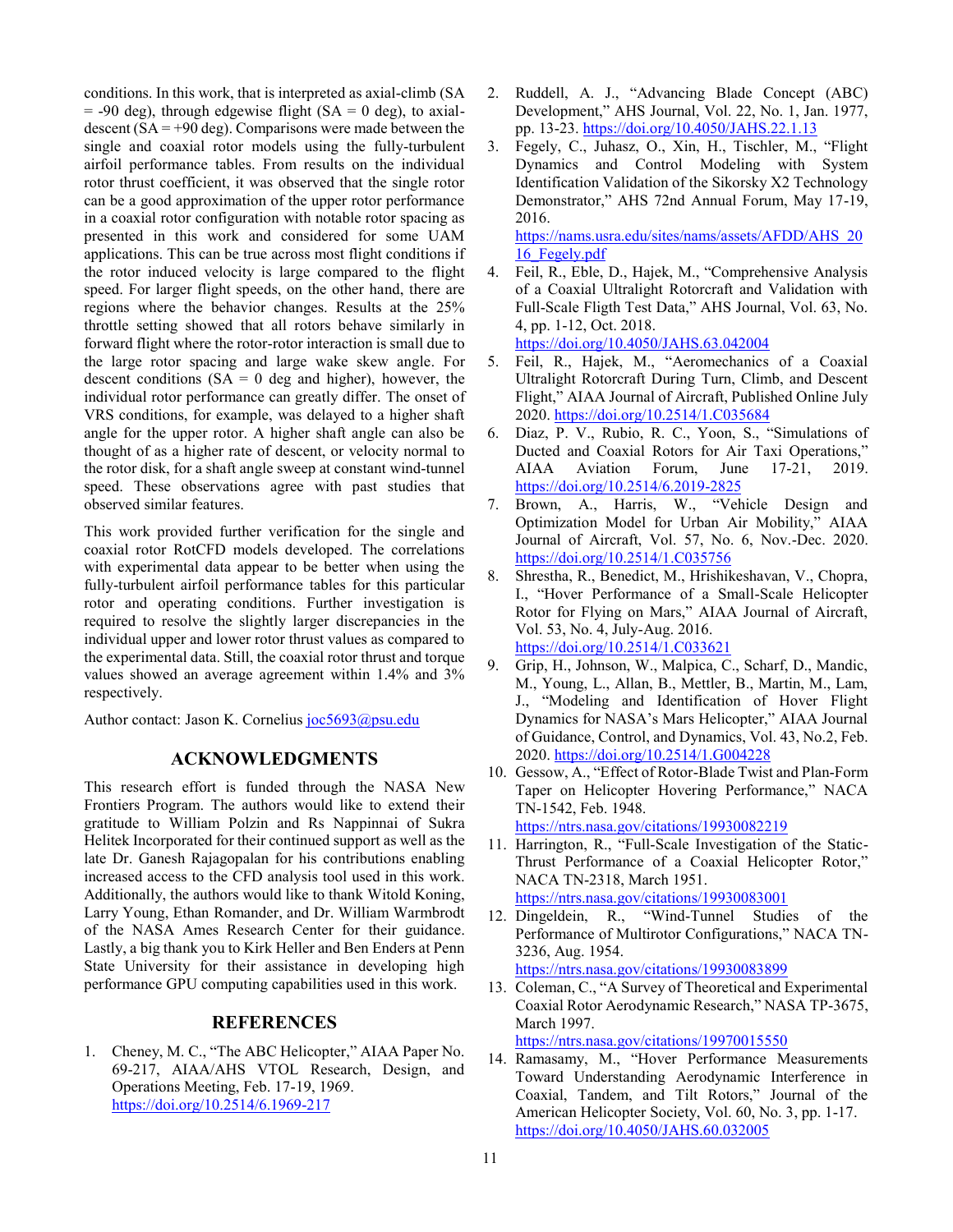- 15. Yeo, H., "Design and Aeromechanics Investigation of Compound Helicopters," Aerospace Science and Technology, Vol. 88, 2019, pp. 158-173. https://doi.org/10.1016/j.ast.2019.03.010
- 16. Silva, C., Johnson, W., Solis, E., "Concept Vehicles for VTOL Air Taxi Operations," AHS Technical Meeting on Aeromechanics Design for Vertical Lift, Holiday Inn at Fisherman's Wharf, San Francisco, CA, Jan. 16-18, 2018. https://rotorcraft.arc.nasa.gov/Publications/files/Johnson \_2018\_TechMx.pdf
- 17. Silva, C., Johnson, W., Antcliff, K.R., and Patterson, M.D., "VTOL Urban Air Mobility Concept Vehicles for Technology Development," 2018 Aviation Technology, Integration, and Operations Conference, AIAA Aviation Forum, AIAA 2018-3847, Dallas, TX, June 2018. https://doi.org/10.2514/6.2018-3847
- 18. Antcliff, K., Whiteside, S., Kohlman, L., and Silva, C., "Baseline Assumptions and Future Research Areas for Urban Air Mobility Vehicles," AIAA SciTech, AIAA-2019-0528, May 28, 2019. https://doi.org/10.2514/6.2019-0528
- 19. Silva, C., Johnson, W., "Practical Conceptual Design of Quieter Urban VTOL Aircraft," Presented at the Vertical Flight Society's 77th Annual Forum & Technology Display, Virtual, May 10–14, 2021. https://rotorcraft.arc.nasa.gov/Publications/files/77- 2021-0202\_Silva.pdf
- 20. Johnson W. and Silva C., "NASA concept vehicles and the engineering of advanced air mobility aircraft," The Aeronautical Journal, 2021, pp. 1-33. https://doi.org/10.1017/aer.2021.92
- 21. Russell, C., Willink, G., Theodore, C., Jung, J., and Glasner, B., "Wind Tunnel and Hover Performance Test Results for Multicopter UAS Vehicles," NASA/TM02018-219758, Feb. 2018. https://rotorcraft.arc.nasa.gov/Publications/files/Russell \_1180\_Final\_TM\_022218.pdf
- 22. Gregory, D., Cornelius, J.,Waltermire, S., Loob, C., and Schatzman, N., "Acoustic Testing of Five Multicopter UAS in the U.S. Army 7- by 10-Foot Wind Tunnel," NASA/TM-2018-219894, May 2018, https://rotorcraft.arc.nasa.gov/Publications/files/Schatz man\_TM\_2018\_219894\_Final.pdf
- 23. Yoon, S., Diaz, P., Boyd, D., Chan, W., and Theodore, C., "Computational Aerodynamic Modeling of Small Quadcopter Vehicles," AHS 73rd Annual Forum, May 2017.

https://rotorcraft.arc.nasa.gov/Publications/files/73\_201 7\_0015.pdf

- 24. Wright, S. J., "Fundamental Aeroelastic Analysis of an Urban Air Mobility Rotor," Presented at the Vertical Flight Society's 9th Biennial Autonomous VTOL Technical Meeting, Virtual, January 26-28, 2021. https://rotorcraft.arc.nasa.gov/Publications/files/WRIG HT\_EVTOL\_2021\_FINAL\_REVISED2.pdf
- 25. Conley, S., Shirazi, D., "Comparing Simulation Results from CHARM and RotCFD to the Multirotor Test Bed Experimental Data," Presented 2021 AIAA Aviation Forum Virtual Event August 2-6, 2021.

https://rotorcraft.arc.nasa.gov/Publications/files/CHAR M\_RotCFD\_Test\_Bed\_Data\_AIAA\_Conley\_Shirazi.pd f

- 26. Withrow–Maser, S., Malpica, C., Nagami, K., "Impact of Handling Qualities on Motor Sizing for Multirotor Aircraft with Urban Air Mobility Missions," Presented at the Vertical Flight Society's 77th Annual Forum & Technology Display, Virtual, May 10-14, 2021. https://rotorcraft.arc.nasa.gov/Publications/files/Impact\_ of\_Handling\_Qualities\_on\_Motor\_Sizing\_for\_Multirot or Aircraft with Urban Air Mobility Missions final. pdf
- 27. Beiderman, P.R., Darmstadt, C.D., Silva C., "Hazard Analysis Failure Modes, Effects, and Criticality Analysis for NASA Revolutionary Vertical Lift Technology Concept Vehicles," Presented at the Vertical Flight Society's 77th Annual Forum And Technology Display, Virtual, May 10–14, 2021. https://rotorcraft.arc.nasa.gov/Publications/files/77-

2021-0287\_Beiderman.pdf

- 28. Cummings, H., Willink, G., Silva C., "Mechanical Design of the Urban Air Mobility Side-by-Side Test Stand," Presented at the Vertical Flight Society's 9th Biennial Autonomous VTOL Technical Meeting, Virtual, January 26-28, 2021. https://rotorcraft.arc.nasa.gov/Publications/files/Mechan icalDesignoftheUAMSBSTestStand\_Cummings\_Auton omousVTOLMeeting\_.pdf
- 29. Orazio, P., Oberai, A., Healy, R., Niemiec, R., Gandhi, F., "Multi-Fidelity Surrogate Model for Interactional Aerodynamics of a Multicopter," Vertical Flight Society Annual Forum 77, 2021.
- 30. Walter, A., Niemiec, R., Gandhi, F., "Effects of Disk Loading on Handling Qualities of Large-Scale, Variable-RPM Quadcopters," Vertical Flight Society Annual Forum 77, 2021.
- 31. Healy, R., Gandhi, F., Mistry, M., "Computational Investigation of Multirotor Interactional Aerodynamics with Hub Lateral and Longitudinal Canting," *AIAA Journal,* published online Sept. 28, 2021. https://doi.org/10.2514/1.J060530
- 32. Healy, R., Misiorowski, M., Gandhi, F., "A CFD-Based Examination of Rotor-Rotor Separation Effects on Interactional Aerodynamics for eVTOL Aircraft," *Journal of the American Helicopter Society,* Vol. 67, 2022.

https://doi.org/10.4050/JAHS.67.012006

- 33. Bahr, M., McKay, M., Niemiec, R., and Gandhi, F., "Handling qualities of fixed-pitch, variable-speed multicopters for urban air mobility," *The Aeronautical Journal*, 2021. https://doi.org/10.1017/aer.2021.114
- 34. Cornelius, J., Opazo, T., Schmitz, S., Langelaan, J., Villac, B., Adams, D., Rodovskiy, L., Young, L., "Dragonfly – Aerodynamics during Transition to Powered Flight," VFS 77th Annual Forum, May, 2021. https://rotorcraft.arc.nasa.gov/Publications/files/77- 2021-0264\_Cornelius.pdf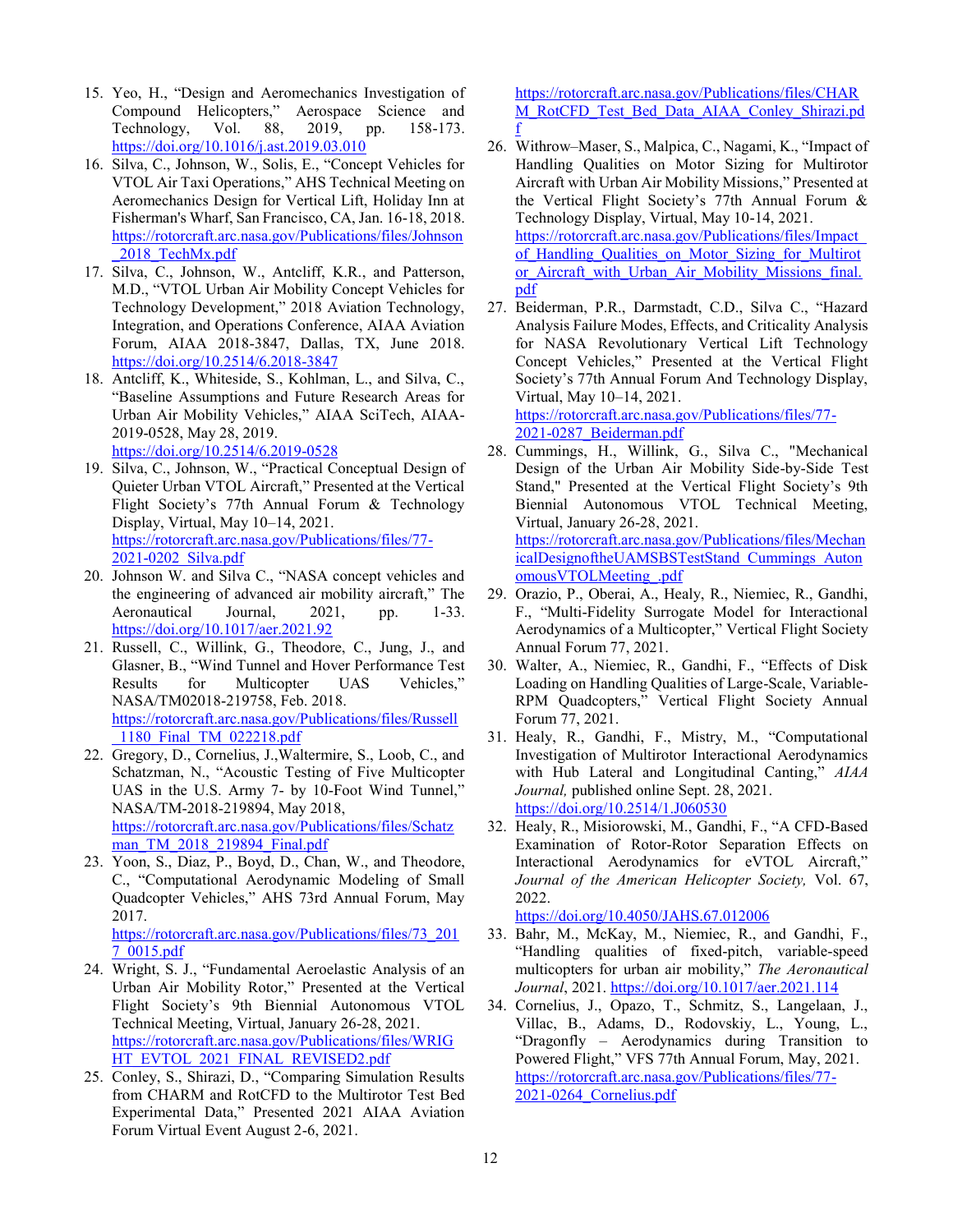- 35. Opazo, T., and Langelaan, J., "Longitudinal control of transition to powered flight for a parachute dropped multi-copter," AIAA SciTech Forum, AIAA 2020-2072. https://doi.org/10.2514/6.2020-2072
- 36. Kinzel, M. P., Cornelius, J. K., Schmitz, S., Palacios, J. L., Langelaan, J. W., Adams, D. S., Lorenz, R. D., "An Investigation of the Behavior of a Coaxial Rotor in Descent and Ground Effect," AIAA SciTech Forum, Jan. 2019.

https://arc.aiaa.org/doi/pdf/10.2514/6.2019-1098

- 37. Deluane, J., Izraelevitz, J., Sklyanskiy, E., Schutte, A., Fraeman, A., Scott, V., Leake, C., Ballesterost, E., Aaron, K., Young, L., Johnson, W., Withrow-Maser, S., Cummings, H., Bhagwat, R., Veismann, M., Wei, S., Lee. R., Pabon Madrid, L., Morteza, G., Burdick, J., Rapin, W., "Motivations and Preliminary Design for Mid-Air Deployment of a Science Rotorcraft on Mars " Presented at the AIAA Ascend Conference, Virtual, November 16–18, 2020. https://rotorcraft.arc.nasa.gov/Publications/files/Mid\_Ai r\_Deployment\_Delaune.pdf
- 38. Veismann, M., Wei, S., G., Conley, S., Young, L., Delaune, J., Burdick, J., Gharib, M., Izraelevitz, J., "Axial Descent of Variable-Pitch Multirotor Configurations: An Experimental and Computational Study for Mars Deployment Applications," Presented at the Vertical Flight Society's 77th Annual Forum & Technology Display, Virtual, May 10–14, 2021. https://rotorcraft.arc.nasa.gov/Publications/files/77- 2021-0193\_Veismann.pdf
- 39. Niemiec, R., Gandhi, F., Kopyt, N., "Relative rotor phasing for multicopter vibratory load minimisation," *The Aeronautical Journal,* 2021. https://doi.org/10.1017/aer.2021.94
- 40. Cornelius, J., Zhang, J., Schmitz, S., Smith, E., "Comprehensive Analysis of Coaxial Rotor Dynamics on a Support Arm," AIAA Science and Technology Forum, San Diego, Jan. 2022. AIAA 2022-0930. https://doi.org/10.2514/6.2022-0930
- 41. Grip, H., Johnson, W., Malpica, C., Scharf, D., Mandic, M., Young, L., Allan, B., Mettler, B., Martin, M., Lam, J., "Modeling and Identification of Hover Flight Dynamics for NASA's Mars Helicopter," AIAA Journal of Guidance, Control, and Dynamics, Vol. 43, No.2, Feb. 2020. https://doi.org/10.2514/1.G004228
- 42. Balaram, J., Canham, T., Duncan, C., Golombek, M., Grip, H., Johnson, W., Maki, J., Quon, A., Stern, R., Zhu, D., "Mars Helicopter Technology Demonstrator," AIAA SciTech Forum, Kissimmee, Florida, 2018. https://doi.org/10.2514/6.2018-0023
- 43. Koning, W., Johnson, W., and Grip, H., "Improved Mars Helicopter Aerodynamic Rotor Model for Comprehensive Analyses," AIAA Journal, Vol. 57, No. 9, Sept. 2019. https://doi.org/10.2514/1.J058045
- 44. Koning, W., "Generation of Performance Model for the Aeolian Wind Tunnel (AWT) Rotor at Reduced Pressure," NASA/CR–2018–219737, published online Dec. 2018. https://ntrs.nasa.gov/citations/20180008699
- 45. Young, L. A., Chen, R. T. N., Aiken, E. W., Briggs, G. A., "Design Opportunities and Challenges in the Development of Vertical Lift Planetary Aerial Vehicles," Proceedings of the American Helicopter Society International Vertical Lift Aircraft Design Specialist's Meeting, January 2000.
- 46. Young, L. A., "Vertical Lift Not Just for Terrestrial Flight," Proceedings of the AHS/AIAA/RaeS/SAE International Powered Lift Conference, Arlington, VA, October 30- November 1, 2000.
- 47. Lorenz, R. D., "Post-Cassini exploration of Titan: Science rationale and mission concepts," Journal British Interplanetary Society, Vol. 53 No. 7/8, 2000, pp. 218- 234.
- 48. Lorenz, R. D., "Flexibility for Titan Exploration: The Titan Helicopter," Forum on Innovative Approaches to Outer Planetary Exploration 2001–2020, Feb. 2001.
- 49. Young, L. A., "Exploration of Titan Using Vertical Lift Aerial Vehicles," Forum on Innovative Approaches to Outer Planetary Exploration 2001–2020, Feb. 2001.
- 50. Lorenz, R. D., "Flight power scaling of airplanes, airships, and helicopters: Application to planetary exploration," Journal of Aircraft, Vol. 38 No. 2, pp 208- 214, 2001. https://doi.org/10.2514/2.2769
- 51. Young, L.A., "Exploration of Titan Using Vertical Lift Aerial Vehicles," NASA Headquarters and Lunar and Planetary Institute Forum on Innovative Approaches to Outer Planetary Exploration, LPI Contribution # 1084, Houston, TX, February 21-22, 2001.
- 52. Barnes, J., Lemke, L., Foch, R., McKay, C., Beyer, R., Radebaugh, J., Atkinson, D., Lorenz, R., Le Mouelic, S., Rodriguez, S., Bain, S., Kattenhorn, S., Colaprete, A., "AVIATR – Aerial Vehicle for In-Situ and Airborne Titan Reconnaissance," Experimental Astronomy, Vol. 33 No. 1, pp. 55–127 (2012). https://doi.org/10.1007/s10686-011-9275-9
- 53. Stofan, E., Lorenz, R., Lunine, J., Bierhaus, E., Clark, B., Mahaffy, P., Ravine, M., "TiME—The Titan Mare Explorer," IEEE Aerospace Conference, Big Sky, MT, paper 2434, 2013.
- 54. Young, L., Pascal, L., Aiken, E., Briggs, G., Withrow– Maser, S., Pisanich, G., Cummings, H., "The Future of Rotorcraft and other Aerial Vehicles for Mars Exploration," Presented at the Vertical Flight Society's 77th Annual Forum & Technology Display, Virtual, May 10-14, 2021.

https://rotorcraft.arc.nasa.gov/Publications/files/77- 2021-0064\_Young.pdf

- 55. Radotich, M., Withrow–Maser, S., deSouza, Z., Gelhar, S., Gallagher H., "A Study of Past, Present, and Future Mars Rotorcraft," Presented at the Vertical Flight Society's 9th Biennial Autonomous VTOL Technical Meeting, Virtual, January 26-28, 2021. https://rotorcraft.arc.nasa.gov/Publications/files/Radotic h aVTOL Tech Meeting Final Revised 012521.pdf
- 56. Young, L., Deluane J., Johnson W., Withrow–Maser, S., Cummings, H., Sklyanskiy E., Izraelevitz J., Schutte, A., Fraeman, A., Bhagwat, R., T. "Design Considerations for